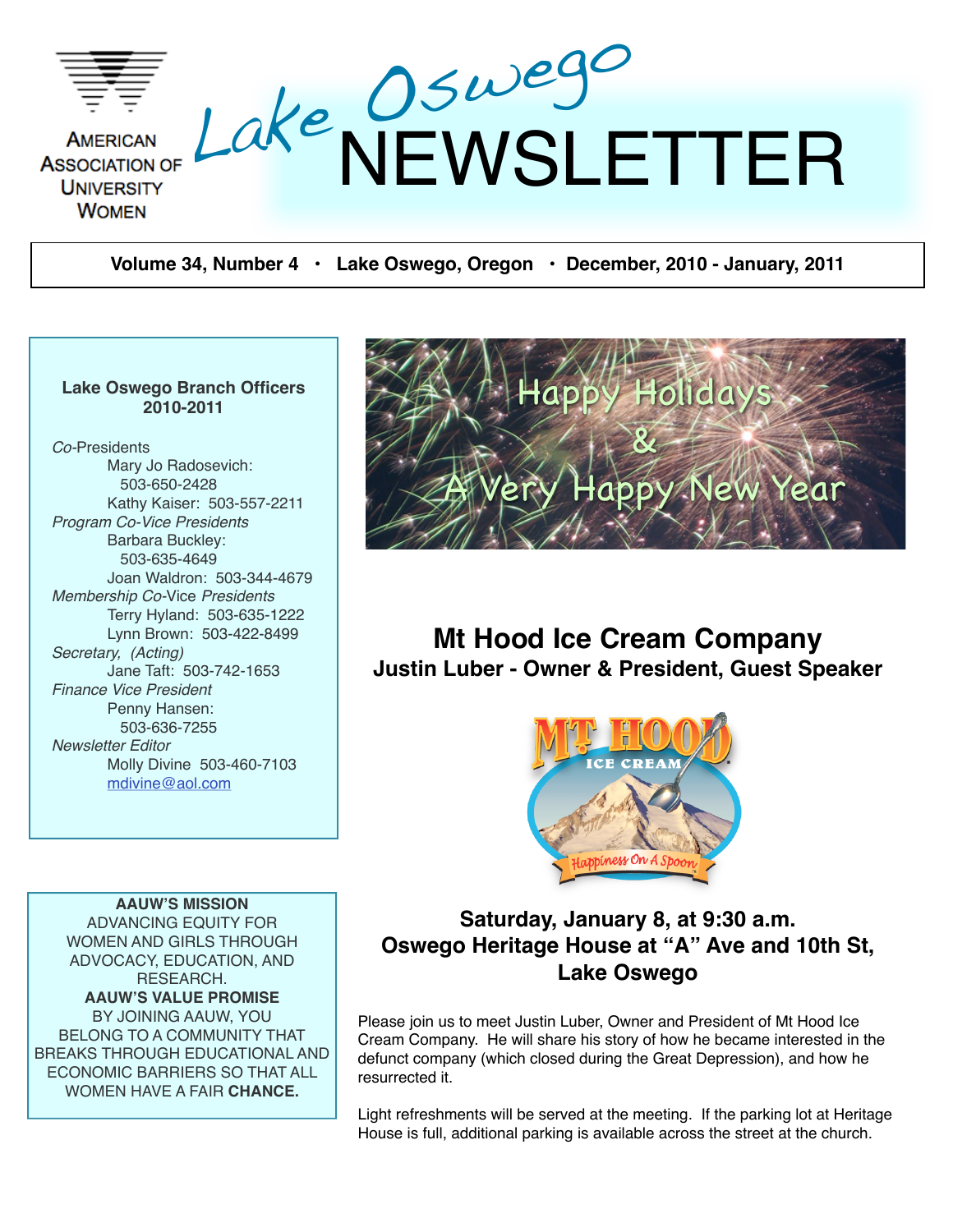

# **BRANCH BUZZ MaryJo Radosevich, Co-President**

#### **Patience, Humor, Gratitude & Unexpected Leisure**

As the AAUW newsletter deadline was fast approaching I was at a loss for topics to ponder. All my focus was concentrated on ʻthe accident'. On October 10<sup>th</sup> the simple task of retrieving the Sunday paper from the driveway had changed my outlook on everything. No winter ice or snow; it was simply a typical rainy gray Portland day. It was 8:30 A.M. and I had taken my toast and coffee but remained in my fuchsia bathrobe, delaying getting cleaned up for the day. Now it was too late to do makeup and change into real clothes. Within minutes, I was being carried by five and taking a ride, not in Santa's sleigh, but in an AMR ambulance.

Off we sped, Santa was still nowhere in sight; however, as we reached the ER his elves and helpers seemed quite evident, scampering to relieve pain with pillows, ice, iv bags and pain meds. The x-rays showed several fractures, ankle and both lower right leg bones. The foot dislocated 45 degrees but the slipper was no where to be found. Waiting for the skills of the orthopedic elf, the coming weeks seemed to flash across my vitals screen; no skiing this year, no holiday dancing, and no trudging around

shopping malls searching for the best gifts. Instead, my holiday piggy bank and budget were to be shattered by the gifts I was about to receive; two titanium plates, 10 screws and pins and 28 staples. All for just under \$ 27,000! I was soon to have a new appreciation for health care reform and Sunday newspapers.

The holiday bustle is nearly upon us, but this year I realized that I won't be hustling or bustling anywhere. Au contraire, I will be practicing, okay, learning to practice patience and noticing the silver lining of this unexpected "leisure". I will now have time to enjoy the art of *being* rather than the normal mode of *doing* especially at this time of year. I will now have time to read so many wonderful books that I have longed to explore. I will now have time to really write those notes to family and friends on my Christmas card list. I will take time each day to be thankful that this immobility is just a temporary challenge. But most of all I will have the chance to reflect and be grateful for all of you and your acts of thoughtful kindness.

The accident caused a great deal of physical pain and frustration and will continue to do so during the coming P/T sessions as I slowly learn to walk again. However, Santa did come early this year, as so many of you, my fellow AAUW branch members, expressed your care and concern, all of which made this healing process easier. Your thoughtful cards, well wishes, books, care packages, notes of humor and delicious meals on wheels were welcome blessings.

I am grateful for you. I wish each of you a safe and joyful holiday. May we all enjoy a healthy New Year!

> **Next Board Meetings Wednesday, December 1, 7 p.m. Wednesday, January 5, 7 p.m. Marylhurst Schoen Library**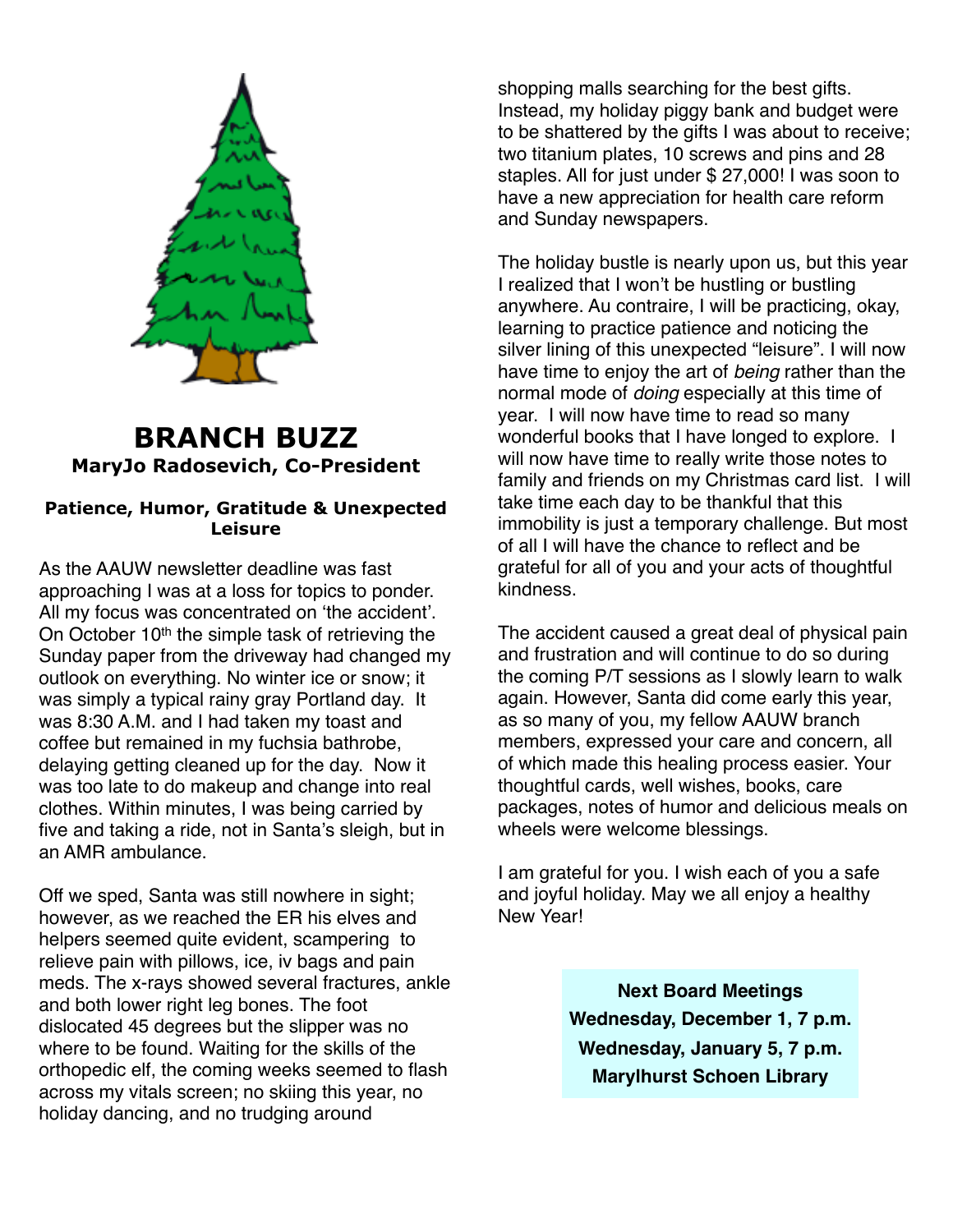# **3rd Annual Tea/Luncheon and Art/Talent Event**

Are you a quilter? Painter? Gardener? Do you do needlework? Swedish Embroidery? Knitted dishrags? Retro Aprons? Table Runners? Bookmarks? Placemats? Pottery? Note cards? Beadwork? Cookies? Willing to provide a lunch or dinner?

Since our branch has accepted as a goal to continue our support for a local scholarship at Marylhurst University, we are again planning for a tea and talent/art show as a major fund raising event. In order for the day to be successful, we need your help. We would like to see your talents/art in featured items on **Saturday, April 9, 2011,** from 12 – 2pm at our **Tea and Talent Event** at the Heritage House. Plan ahead for all of the following: bring a friend to tea, share your talent/art, discover our members' talents, and create an enthusiasm about our local scholarship fund. Look for more information in the future.

# *Save the date – April 9, 2010*

If you plan on sharing your talents, please complete the participation form below. We need both items for sale, items that you would like to show, and help with the tea/luncheon event.

#### **PARTICIPATION FORM**

| Name:                                                                                                                                                                                                                             |                                               |                                                                                                           |  |  |  |  |
|-----------------------------------------------------------------------------------------------------------------------------------------------------------------------------------------------------------------------------------|-----------------------------------------------|-----------------------------------------------------------------------------------------------------------|--|--|--|--|
| <b>Contact Phone:</b>                                                                                                                                                                                                             |                                               |                                                                                                           |  |  |  |  |
| Contact E-Mail:                                                                                                                                                                                                                   |                                               |                                                                                                           |  |  |  |  |
| I would like to help with:                                                                                                                                                                                                        |                                               | Tea Portion____ (yes) Please check if you can help.<br>Talent Portion (yes) Please check if you can help. |  |  |  |  |
|                                                                                                                                                                                                                                   | I would like to donate the following item(s): |                                                                                                           |  |  |  |  |
| Please describe the item(s) to be donated:                                                                                                                                                                                        |                                               |                                                                                                           |  |  |  |  |
|                                                                                                                                                                                                                                   |                                               |                                                                                                           |  |  |  |  |
| Which one of the following categories best fits your item?                                                                                                                                                                        |                                               |                                                                                                           |  |  |  |  |
|                                                                                                                                                                                                                                   |                                               |                                                                                                           |  |  |  |  |
|                                                                                                                                                                                                                                   | Food Item with recipe                         | Other                                                                                                     |  |  |  |  |
| Place a value on the item(s) $\frac{1}{2}$ measurement is not in the set of the set of the set of the set of the set of the set of the set of the set of the set of the set of the set of the set of the set of the set of the se |                                               |                                                                                                           |  |  |  |  |
|                                                                                                                                                                                                                                   |                                               |                                                                                                           |  |  |  |  |

#### **RETURN THIS FORM – by February 28, 2011 to: Kathy Kaiser, 3528 Chelan Dr., West Linn, Oregon 97068**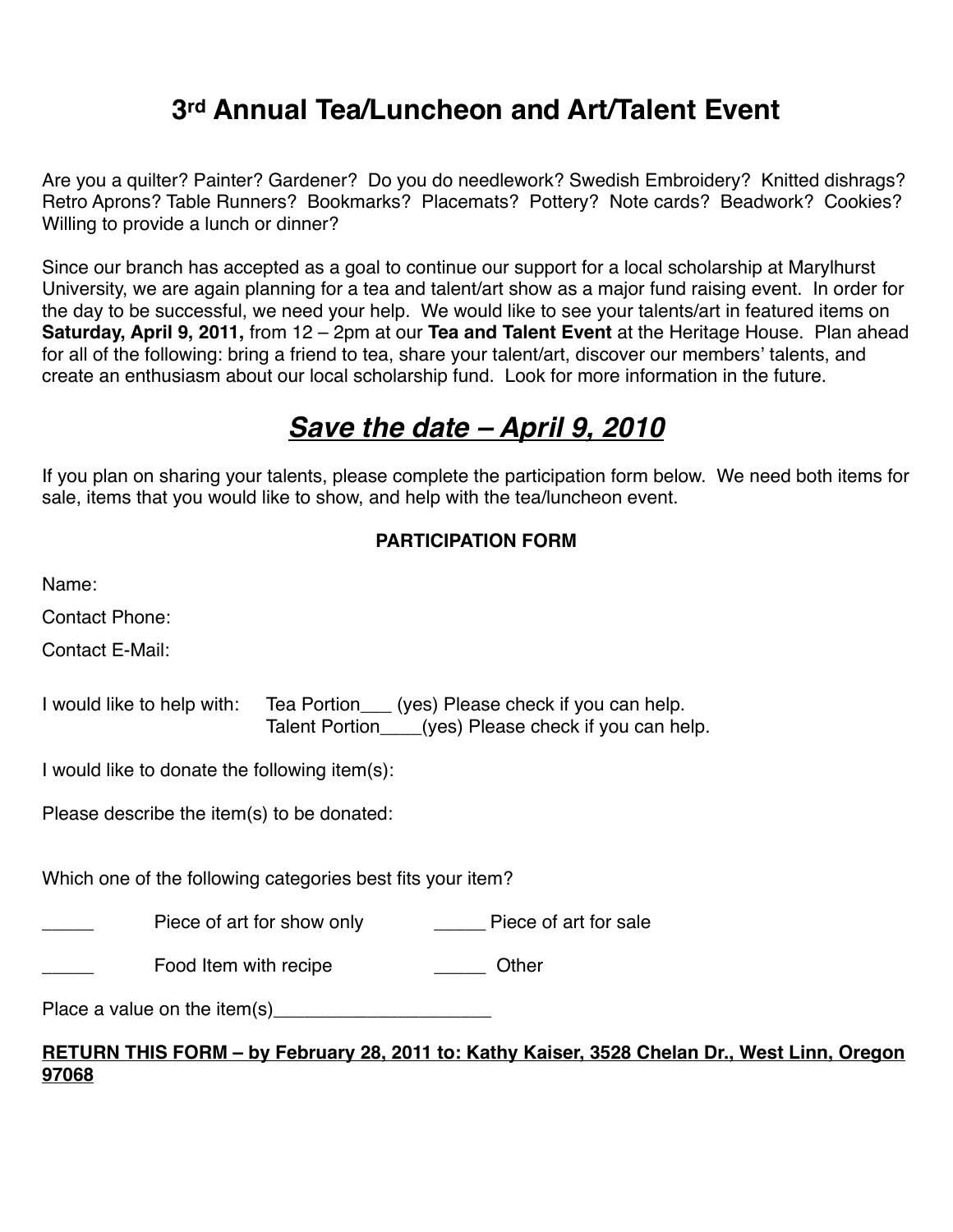

# **Membership News Terry Hyland & Lynn Brown**

As a way to cultivate interest in AAUW membership with Marylhurst University Students and Alumni, we plan to begin providing information about the Start Smart Program. To help ensure that graduating women know how to negotiate for equitable pay, AAUW and the [WAGE Project](http://www.wageproject.org/) formed a partnership to provide the \$tart \$mart Campus Negotiation Workshops. One of our alumna and one of our adjunct instructors have completed the facilitator's training and are available to conduct information sessions or a workshop.

We have been moving towards the remodel of the lobby of Marian Hall and there will be some great ways to share information about this highly relevant program. Check out [www.wageproject.org](http://www.wageproject.org/) !

# **AAUW Funds**

#### **Susan Hornung, Chair**

For the year 2010, our branch has donated more than \$3,300 to a variety of funds at the national level. About a third of our donation was raised at the Tea and Talent in April. Personal gifts created the balance of the donations. The money will be used for post-graduate scholarships, research about women's issues, court cases that deal with current inequalities, reduction of gender bias in education and many other areas. Thank you all so much for contributing to these worthy causes.

> **February Newsletter Deadline January 15**

**[mdivine@aol.com](mailto:mdivine@aol.com)**

**Lake Oswego December 2010 Calendar**

| <b>Sun</b> | <b>Mon</b>                                | <b>Tue</b>  | <b>Wed</b>       | <b>Thu</b>                          | Fri            | <b>Sat</b>           |
|------------|-------------------------------------------|-------------|------------------|-------------------------------------|----------------|----------------------|
|            |                                           |             |                  | $\overline{c}$                      | $\overline{3}$ |                      |
|            |                                           |             | Board<br>Meeting | Thursday<br>Evening<br><b>Books</b> |                | <b>Holiday Party</b> |
| 5          | $6 \mid$                                  | 7           | 8 <sup>1</sup>   | 9                                   | 10             | 11                   |
|            |                                           |             |                  |                                     |                |                      |
| 12         | 13                                        | 14          | 15               | 16                                  | 17             | 18                   |
|            | Laffalot Bridge<br>Exploring<br>Northwest | Movie Group |                  | Interpretive<br><b>Books</b>        |                |                      |
| 19         | 20                                        | 21          | 22               | 23                                  | 24             | 25                   |
|            |                                           |             |                  |                                     |                |                      |
| 26         | 27                                        | 28          | 29               | 30 <sub>l</sub>                     | 31             |                      |
|            | Laffalot<br><b>Bridge</b>                 |             |                  |                                     |                |                      |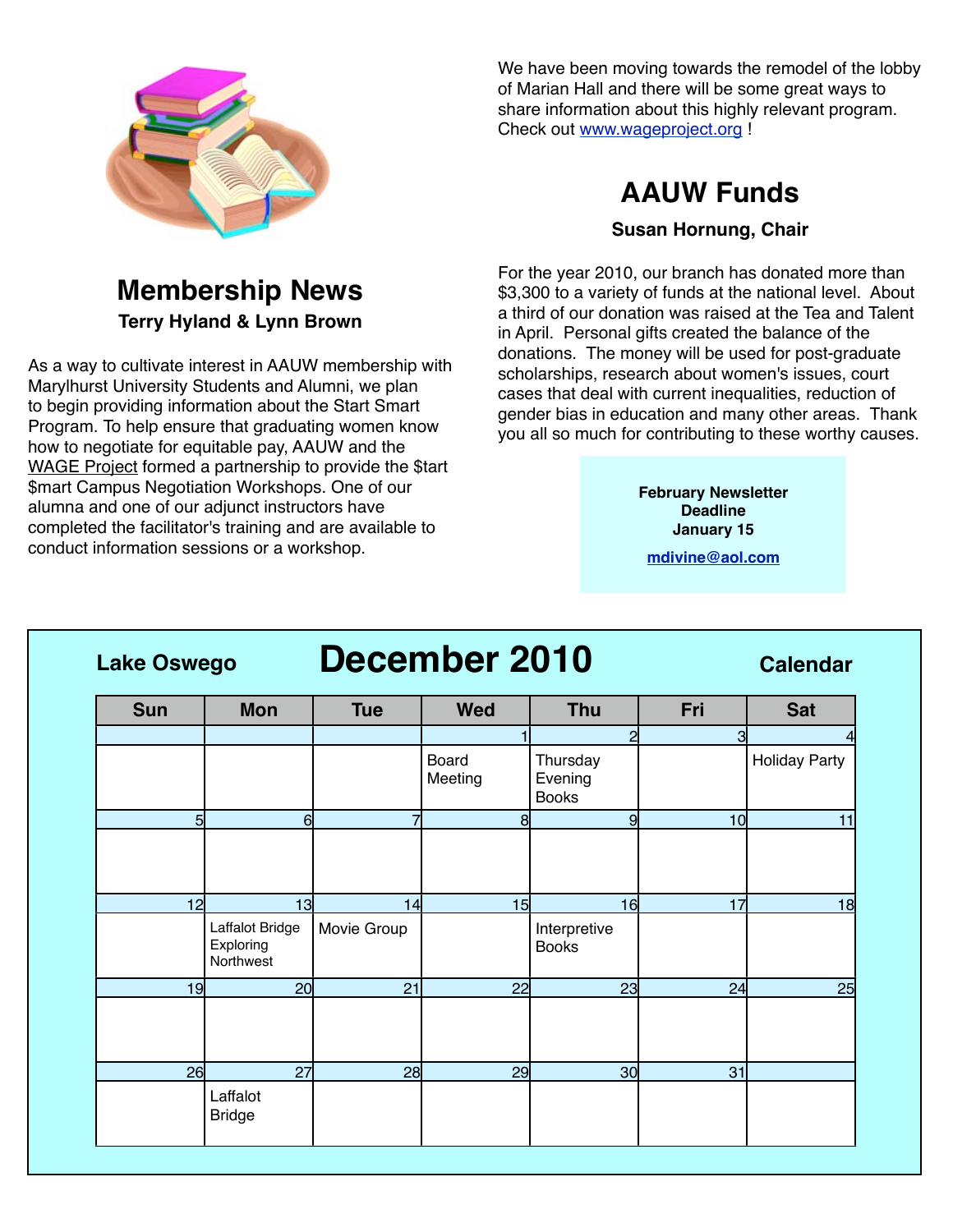# **Interest Groups December 2010**

### **Tuesday Morning Books 4th Tuesday at 11:30 a.m.**

No meeting in December For more information about this group, contact Dixie Kroupa, 503-697-8028

#### **Interpretive Books 3rd Thursday at 9:30 a.m.**

December 16: **10:00 a.m.** Hostess: Viki vonTagen Book: Trash Genre

### **Thursday Evening Books 4th Thursday at 7:30 p.m.**

December 2: 7:30 p.m. Hostess: Susan Hornung Introduction: Barbara McDonald Book: *Major Pettigrew*'*s Last Stand* by Helen Simonson For more information, contact co-chairs Sandra Hoover, 503-635-0952, or Suzanne Kaveckis, 503-678-1641.

#### **Friday Books 4th Friday at 10:00 a.m.**

No meeting in December

New members are most welcome to join this book group that meets on the fourth Friday of the month at 10:00 a.m. Call Martha Dean, 503-697-0561, if you would like more information.

# **Portland Center Stage**

For more information, please call Betty Barber, 503-675-0594, or [barberbc@yahoo.com.](mailto:barberbc@yahoo.com)

# **Movie Group 2nd Tuesday, times vary**

Meets second Tuesdays of the month. Contact Stephanie Carter, 360-520-7711 or [secarter@gmail.com.](mailto:secarter@gmail.com) for more information.

#### **Laffalot Bridge 2nd & 4th Mondays 1:00 p.m. - 4:00 p.m.**

For more information, or if you'd like to be added to our email list, please contact JoAnn Frost, 503-624-0871, or [ldfrost@spiritone.com.](mailto:ldfrost@spiritone.com)

## **Fourth Wednesday Bridge 4th Wednesday at 1:00 p.m.**

Call Betty Hittle, 503-636-7034 for more information about this bridge group which meets at 1:00 p.m. on the 4th Wednesday of the month.

## **Eat Ethnic 3rd Tuesday at 6:30 p.m.**

No meeting in December. If you are interested in joining this casual group to eat interesting cuisine once a month, please contact Susan Hornung at [susanhornung@hotmail.com.](mailto:susanhornung@hotmail.com)

## **Delightful Dining Dates & times vary**

No meeting in December.

For more information about this group, or to be placed on its email list, contact Jane Taft, 503-742-1653, or [janetaft@aol.com.](mailto:janetaft@aol.com)

# **Exploring the Northwest**

Exploring the Northwest will be going to The Pittock Mansion on Monday, December 13, 2010 and will go to lunch at Meriwether's Restaurant. The restaurant is located at 260l NW Vaughn, Portland, OR 97210, phone 503-228-1250. We will meet at Sue Kingzett's home at 1811 Barnes Circle, West Linn, OR 97068, phone 503-656-5970 at 10:30AM and will have lunch about 11:15AM. Then we will proceed to The Pittock Mansion to view the Christmas decorations. The charge is \$7 for adults, or \$6 for seniors, and \$4 for children 6-18. RSVP to Sue.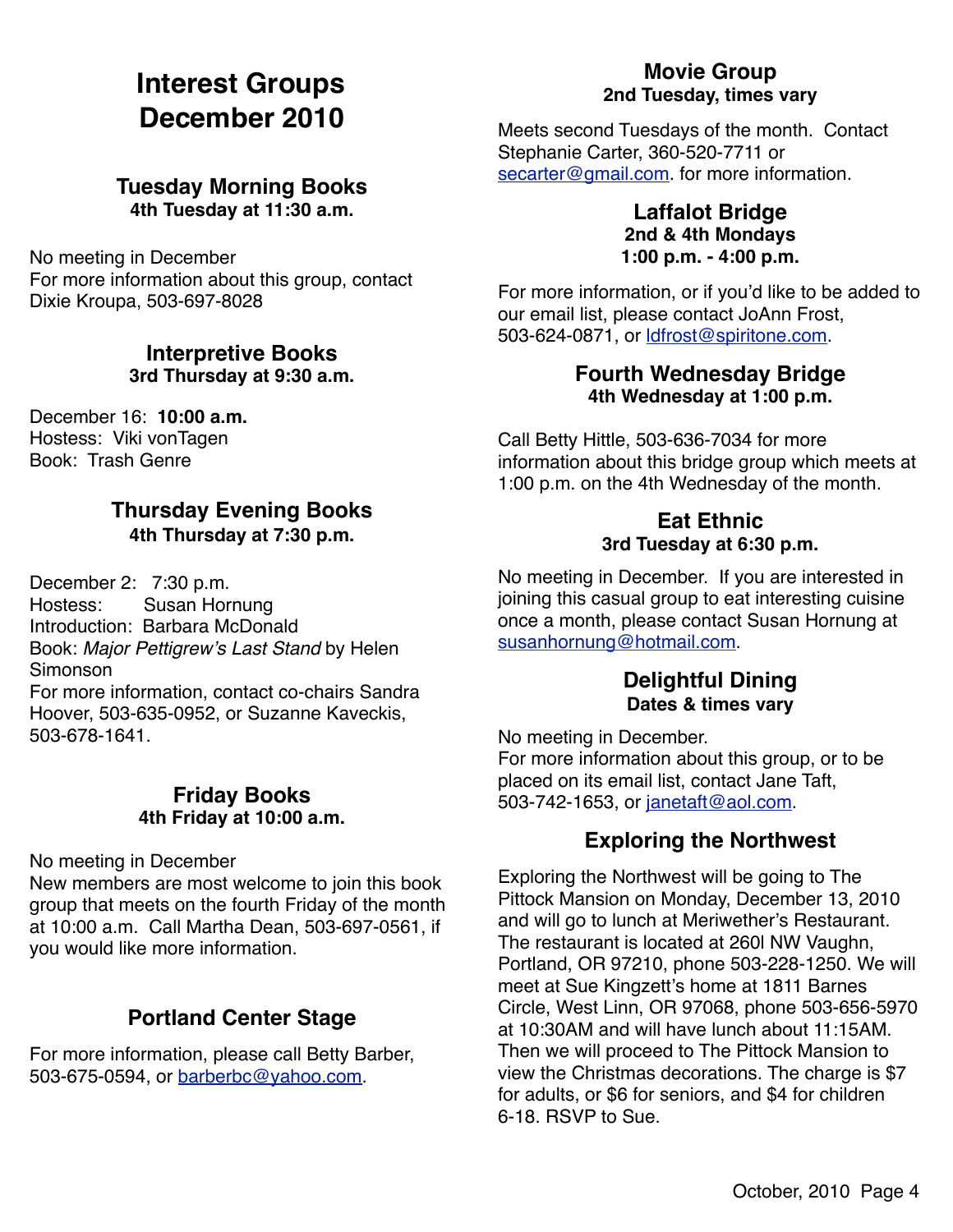# **Interest Groups January 2011**

### **Tuesday Morning Books 4th Tuesday at 11:30 a.m.**

January 24: 11:30 a.m. Szechuan Kitchen, 15450 Boones Ferry, LO Leader: Colleen Gekler Book: *The Constant Princess*, by Philippa **Gregory** For more information about this group, contact Dixie Kroupa, 503-697-8028

## **Interpretive Books 3rd Thursday at 9:30 a.m.**

January 20: 9:30 a.m. Hostess: Ann Keddie Leader: Mary Holderness Book: *The Lamb and the Pinecone*, Pablo Neruda (Great Books) For more information, please contact Laura Eyer at 503-982-3522 or eyerfamily@wbcable.net.

#### **Thursday Evening Books 4th Thursday at 7:30 p.m.**

January 27: 7:30 p.m. Hostess: Kathy Kaiser Introduction: Kathy Kaiser Book: *The Postmistress*, by Sarah Blake For more information, contact co-chairs Sandra Hoover, 503-635-0952, or Suzanne Kaveckis, 503-678-1641.

## **Friday Books 4th Friday at 10:00 a.m.**

January 28: 10:00 a.m.

Hostess: Betty Barber & Annie Arkebauer Presenter: Betty Barber

Book: *Island Beneath The Sea*, by Isabel Allende New members are most welcome to join this book group that meets on the fourth Friday of the month at 10:00 a.m. Call Martha Dean, 503-697-0561, if you would like more information.

# **Movie Group 2nd Tuesday, times vary**

Meets second Tuesdays of the month. Contact Stephanie Carter, 360-520-7711 or [secarter@gmail.com.](mailto:secarter@gmail.com) for more information.

# **Portland Center Stage**

For more information, please call Betty Barber, 503-675-0594, or [barberbc@yahoo.com.](mailto:barberbc@yahoo.com)

#### **Laffalot Bridge 2nd & 4th Mondays 1:00 p.m. - 4:00 p.m.**

For more information, or if you'd like to be added to our email list, please contact JoAnn Frost, 503-624-0871, or [ldfrost@spiritone.com.](mailto:ldfrost@spiritone.com)

## **Fourth Wednesday Bridge 4th Wednesday at 1:00 p.m.**

Call Betty Hittle, 503-636-7034 for more information about this bridge group which meets at 1:00 p.m. on the 4th Wednesday of the month.

### **Eat Ethnic 3rd Tuesday at 6:30 p.m.**

Our January 18th meal will be at a new pan-Asian restaurant, at 6:30pm. If you are interested in joining this casual group to eat interesting cuisine once a month, please contact Susan Hornung at [susanhornung@hotmail.com.](mailto:susanhornung@hotmail.com)

### **Delightful Dining Dates & times vary**

Delightful Dining will gather on the evening of Saturday, January 22nd, at the home of Betty and Larry Hittle. More details will be available later. RSVP to Betty [\(blhittle@comcast.net](mailto:blhittle@comcast.net) or 503-636-7034) by January 15. Delightful Dining is a group that shares the cooking and the cost of a meal several time during the year. To be added to the e-mail list please contact Jane Taft, 503-742-1653, or [janetaft@aol.com.](mailto:janetaft@aol.com)